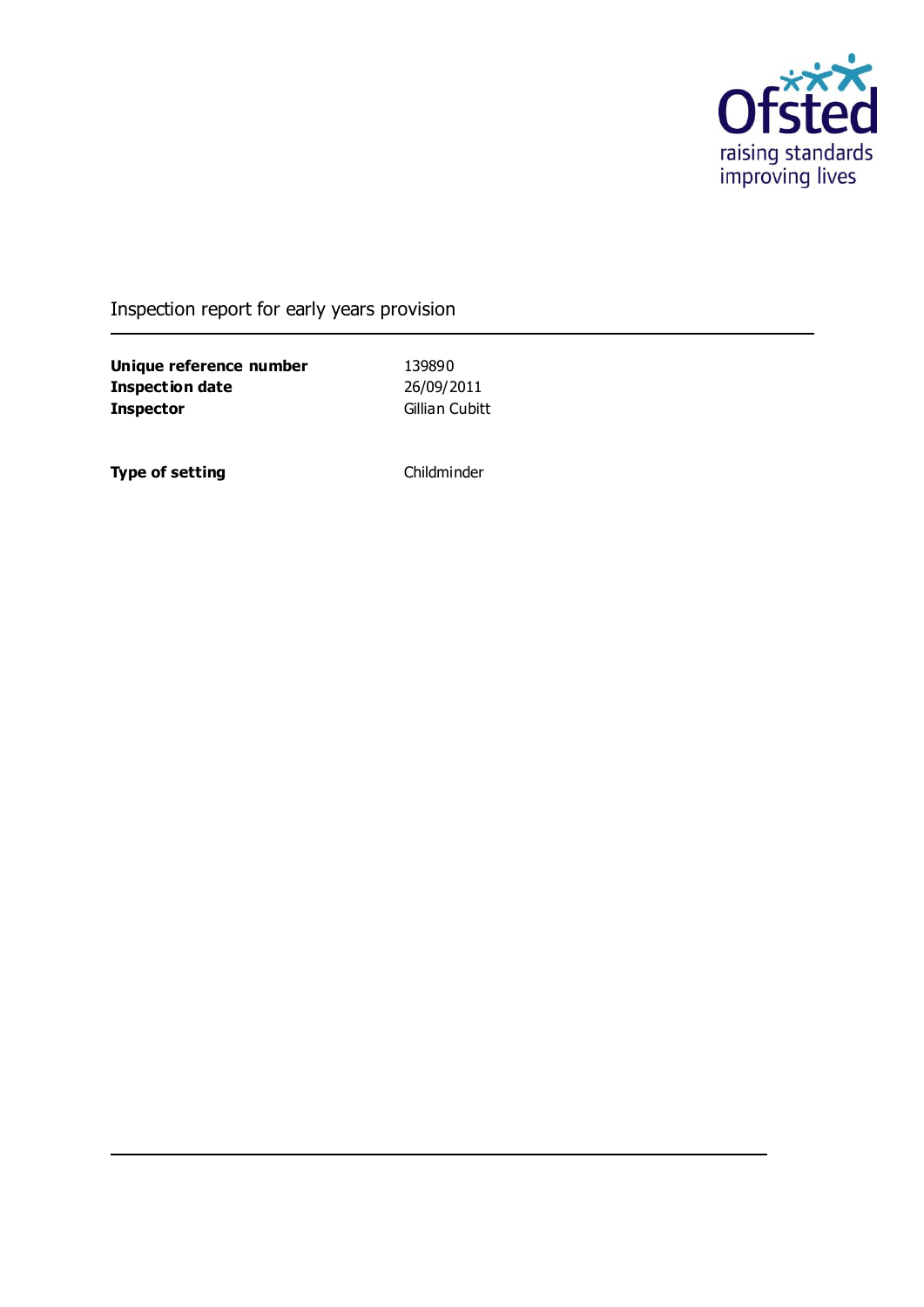The Office for Standards in Education, Children's Services and Skills (Ofsted) regulates and inspects to achieve excellence in the care of children and young people, and in education and skills for learners of all ages. It regulates and inspects childcare and children's social care, and inspects the Children and Family Court Advisory Support Service (Cafcass), schools, colleges, initial teacher training, work-based learning and skills training, adult and community learning, and education and training in prisons and other secure establishments. It assesses council children's services, and inspects services for looked after children, safeguarding and child protection.

If you would like a copy of this document in a different format, such as large print or Braille, please telephone 0300 123 1231, or email enquiries@ofsted.gov.uk.

You may copy all or parts of this document for non-commercial educational purposes, as long as you give details of the source and date of publication and do not alter the information in any way.

T: 0300 123 1231 Textphone: 0161 618 8524 E: enquiries@ofsted.gov.uk W: [www.ofsted.gov.uk](http://www.ofsted.gov.uk/)

© Crown copyright 2011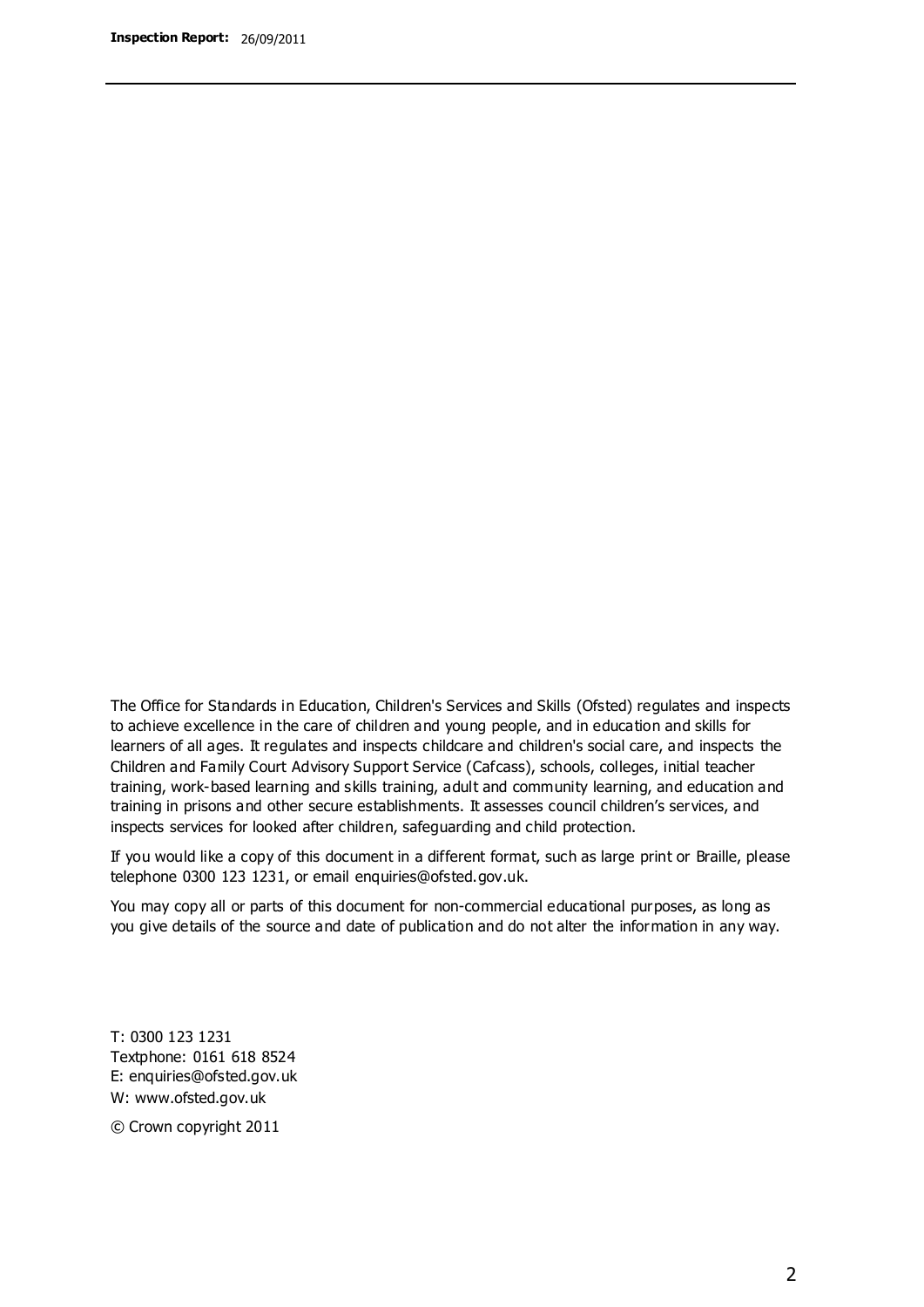## **Introduction**

This inspection was carried out by Ofsted under Sections 49 and 50 of the Childcare Act 2006 on the quality and standards of the registered early years provision. 'Early years provision' refers to provision regulated by Ofsted for children from birth to 31 August following their fifth birthday (the early years age group). The registered person must ensure that this provision complies with the statutory framework for children's learning, development and welfare, known as the *Early* Years Foundation Stage.

The provider must provide a copy of this report to all parents with children at the setting where reasonably practicable. The provider must provide a copy of the report to any other person who asks for one, but may charge a fee for this service (The Childcare (Inspection) Regulations 2008 regulations 9 and 10).

The setting also makes provision for children older than the early years age group which is registered on the voluntary and/or compulsory part(s) of the Childcare Register. This report does not include an evaluation of that provision, but a comment about compliance with the requirements of the Childcare Register is included in Annex B.

Please see our website for more information about each childcare provider. We publish inspection reports, conditions of registration and details of complaints we receive where we or the provider take action to meet the requirements of registration.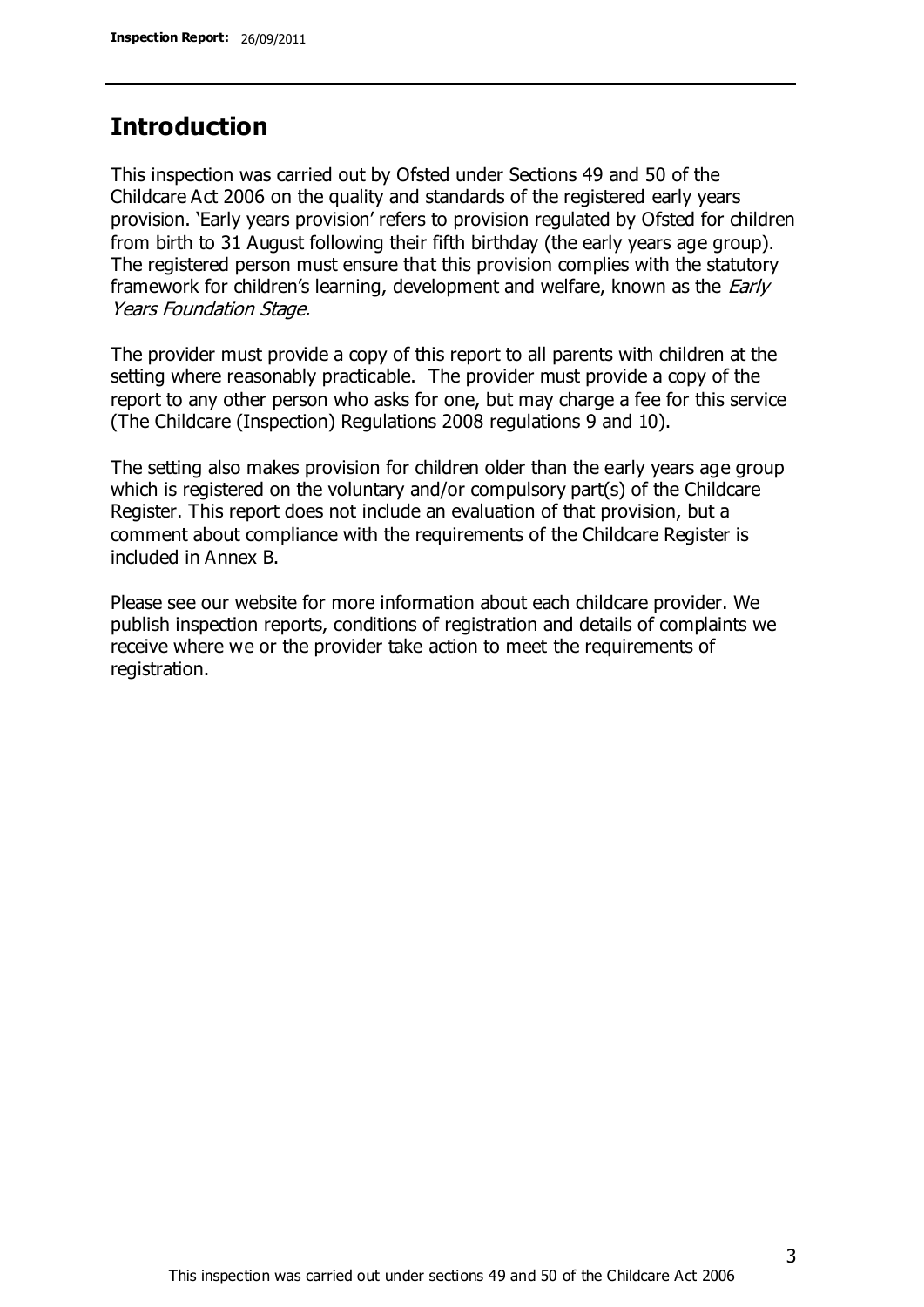## **Description of the childminding**

The childminder registered in 1985 and holds a qualification at level 3 in nursery nursing. She lives with her two adult children in Carshalton, in the London borough of Sutton. The home is a chalet bungalow and situated in a quiet, residential area with parking facilities outside the home. There are public transport links nearby. All areas of the ground floor are used for childminding. Children have a dedicated playroom and there is a fully enclosed garden for outside play.

The childminder is registered on the Early Years Register and the compulsory and voluntary parts of the Childcare Register. She is registered to care for six children under eight years old, three of whom can be in the early years age group. At present, the childminder cares for 10 children and four children are in the early years age group. They attend on a part-time basis. The childminder walks to the local school to take and collect children. She meets with other childminders and attends childcare facilities.

## **The overall effectiveness of the early years provision**

Overall the quality of the provision is good.

Children's needs are well met because of the childminder's knowledge and skills and the effective partnership working with parents and others involved in the children's care. Children's learning is generally very well supported with an impressive variety of resources and activities. The childminder has a flexible approach to accommodate the needs of the families who use her provision and diversity is valued highly within her home. All children are valued and fully included. The childminder has a good awareness of her strengths, which are identified in her evaluation of the service she provides. As a result, she is able to develop and enhance her practice while taking advantage of available training.

## **What steps need to be taken to improve provision further?**

To further improve the early years provision the registered person should:

- make greater use of observations to further assess children's progress towards the early learning goals and help parents to see their children's progress more easily
- embrace the full learning potential of the garden; for example, provide opportunities for children to grow things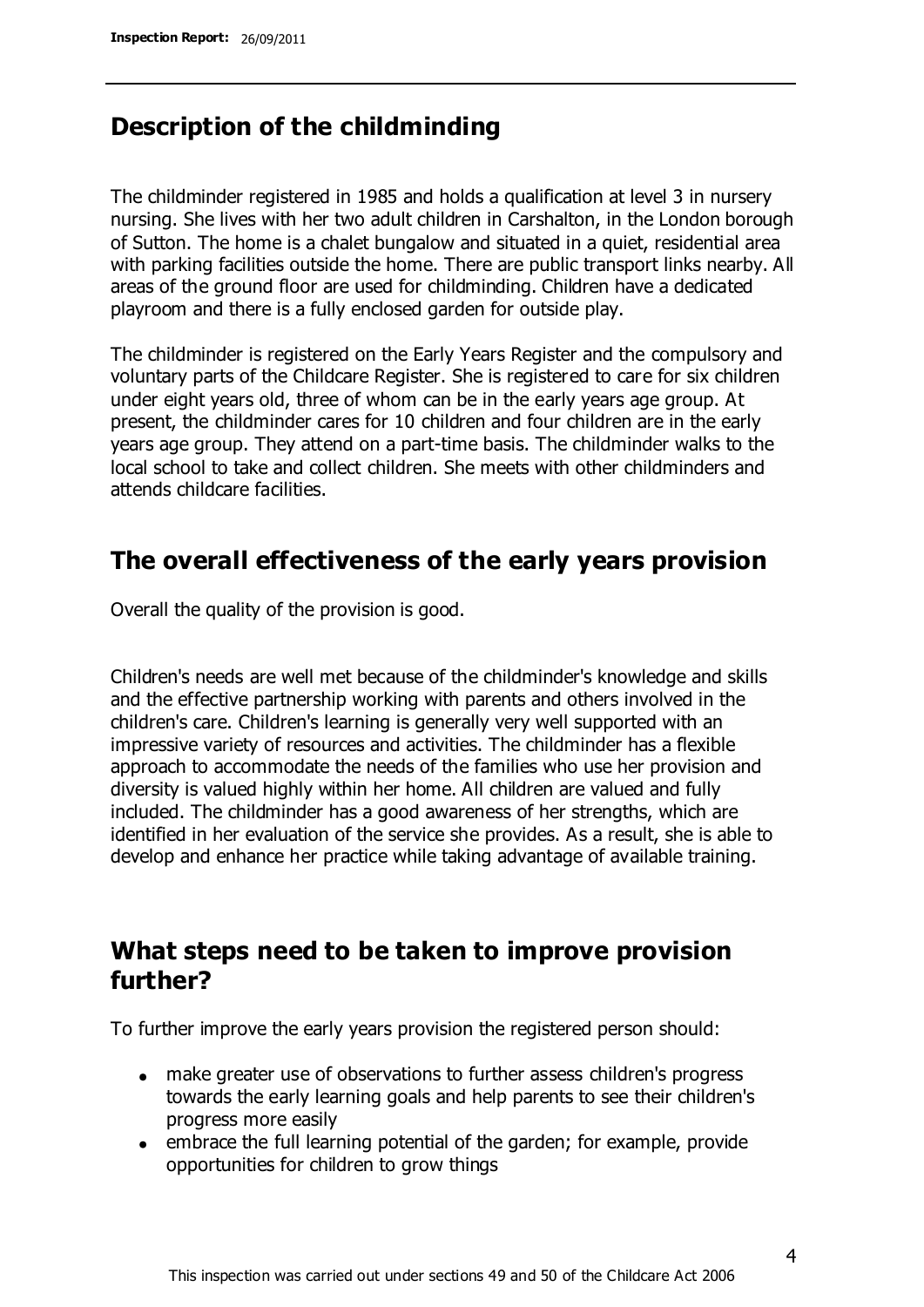## **The effectiveness of leadership and management of the early years provision**

Children enter a welcoming, warm environment where their health, safety and well-being are a priority. The childminder is rigorous about safeguarding children and ensures all adults in her home are cleared through the Criminal Records Bureau. The childminder fully understands the importance of not leaving children with un-vetted adults and they are supervised at all times. She has a firm understanding of her role and responsibility to protect children. Furthermore, good written risk assessments identify potential risks and how they have been minimised both in the home and when on outings. All required records are up to date and well-maintained. She has produced written policies and procedures to support the safe and efficient management of her provision and these are shared with parents so they are fully informed about all aspects of the provision.

The childminder makes good use of her facilities. In the spacious playroom the children can help themselves to the extensive range of assorted toys, games and other resources that are very well organised into age appropriate boxes that are brightly coloured. These include resources that reflect positive images of race, culture, gender and disability. The childminder ensures that all children and their families are valued and included and she helps them to learn about the wider world and to value diversity by planning activities to celebrate a variety of religious and cultural festivals.

The childminder evaluates her service well, which means she is aware of strengths and areas that she has identified for improvement. Her enthusiasm for training is undiminished and she is eager to update her knowledge. There were two recommendations raised at the last inspection. These related to the methods of recording accidents and medication and informing parents of the procedure if they have a complaint. The childminder responded immediately and reorganised her paperwork to ensure that these are completed appropriately and are kept confidential. Parents know the procedures if they have any concerns; this is in policy form as well as displayed clearly in the children's playroom.

The childminder has a good working partnership with parents and this starts with detailed written information, written by parents, about their child's needs and preferences. Children who are able to complete the 'All about me' forms are encouraged to do so. The information the childminder gains from parents and children helps her to assess children's starting points, which helps her to plan appropriate activities. The childminder keeps parents informed about how their children have been and about their progress through daily verbal feedback. Parents have access to the full range of policies and enjoy looking at photographs of children at play which are displayed on the wall as well as in scrapbooks. The childminder strives to build relationships with other professionals who are involved in the children's lives. She links in with staff of the schools and nurseries children currently attend as well as other professionals such as health and local authority services. In this way she shares useful information between the settings and parents and uses information gathered to support the children while they are in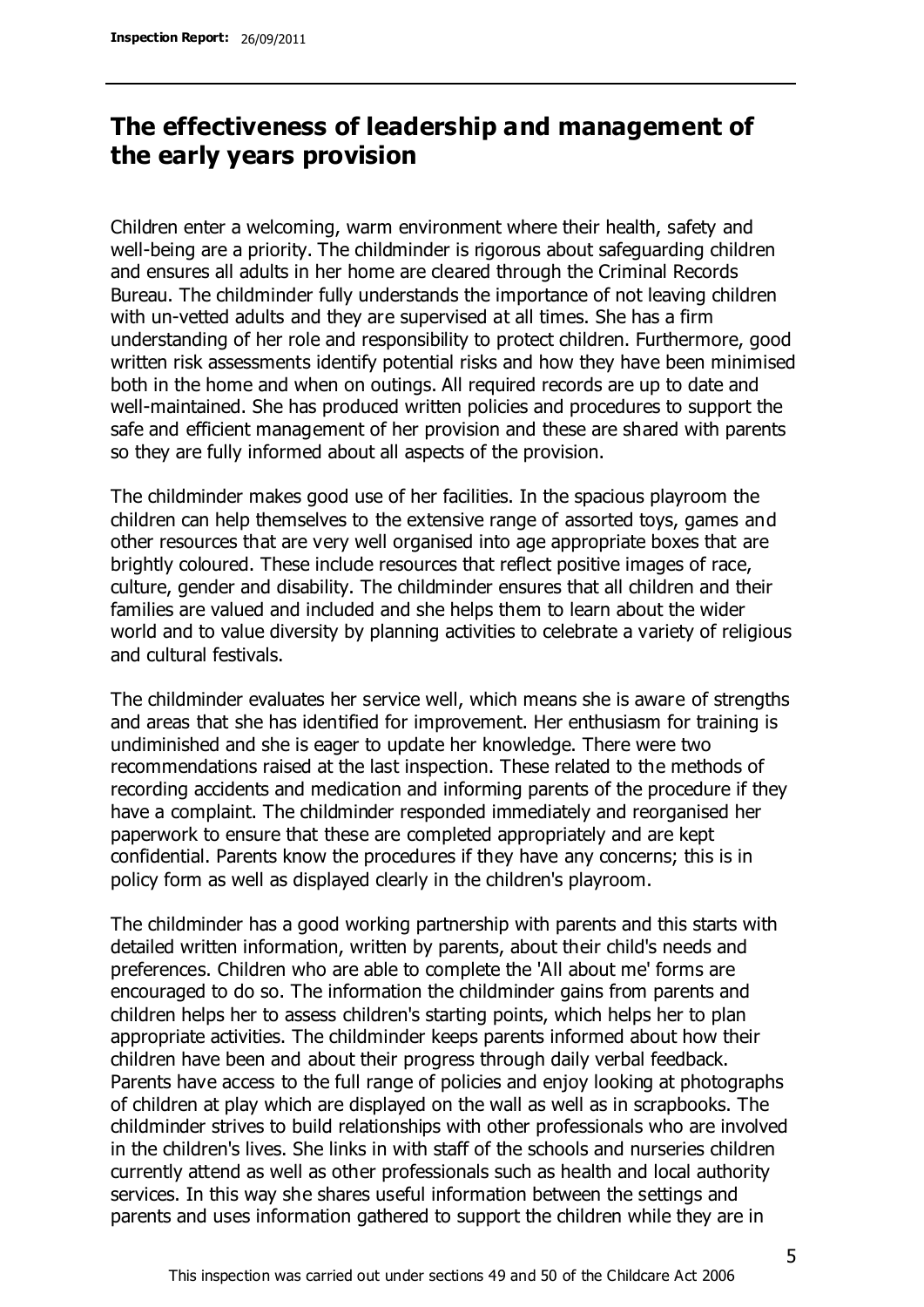her care, ensuring consistency.

## **The quality and standards of the early years provision and outcomes for children**

Children make good progress and the childminder ensures that they all enjoy a wide range of activities and play opportunities that promote their all-round learning. Children love to explore the variety of resources available to them within the playroom. Toddlers enjoy bouncing in the soft play area while other children begin to build tracks for trains and assemble geometric shapes into their respective compartments. Children are pleased to show their knowledge as they recognise cylinders as 'circular' and cubes as 'square'. Children benefit from the childminder's enthusiastic approach. They all sit on the floor to play games and enjoy the toys together. This promotes children's confidence and self-esteem especially when the childminder praises the children for their achievements when they help to tidy the toys away after they have finished with them.

Children learn about the wider world and diversity through the discussions that take place and activities that explore different cultures. Children's understanding of the local natural environment is promoted by collecting autumn leaves for collages and growing tomatoes in pots. They explore the garden but do not fully extend their awareness of growing things. Children have fun running and playing in the garden with hoops and balls which supports their physical development and ensures they have fresh air and exercise.

The childminder makes observations of the children as they play and as a result knows the children's interests and abilities well. She uses her knowledge of the children to support their learning. She has not considered the full benefits of how, the information she gains through observations can be used to plan more effectively to ensure that activities challenge children further and actively promote future individual learning. She has not fully considered how to more easily share this information with parents.. Children have a very enjoyable time with the childminder. They make friends and learn to play cooperatively developing their social skills. As a result children's behaviour is very good. They listen to the childminder and respect their toys and value relationships.

Children demonstrate a strong sense of security with the childminder. They are cautious around unfamiliar adults but are quickly reassured by their trusted childminder. Interaction with babies and toddlers is sensitive and caring. The childminder responds quickly to their signs of tiredness or hunger to ensure their needs are met. Older children are supported to learn how to keep themselves safe, for example by learning about road safety and fire evacuation. They also see how risk assessments are completed because the childminder displays the process in pictorial form. Children benefit from the good level of support offered to help them learn about healthy lifestyles. They develop good personal care routines, washing their hands after using the toilet and before sitting down to eat. They generally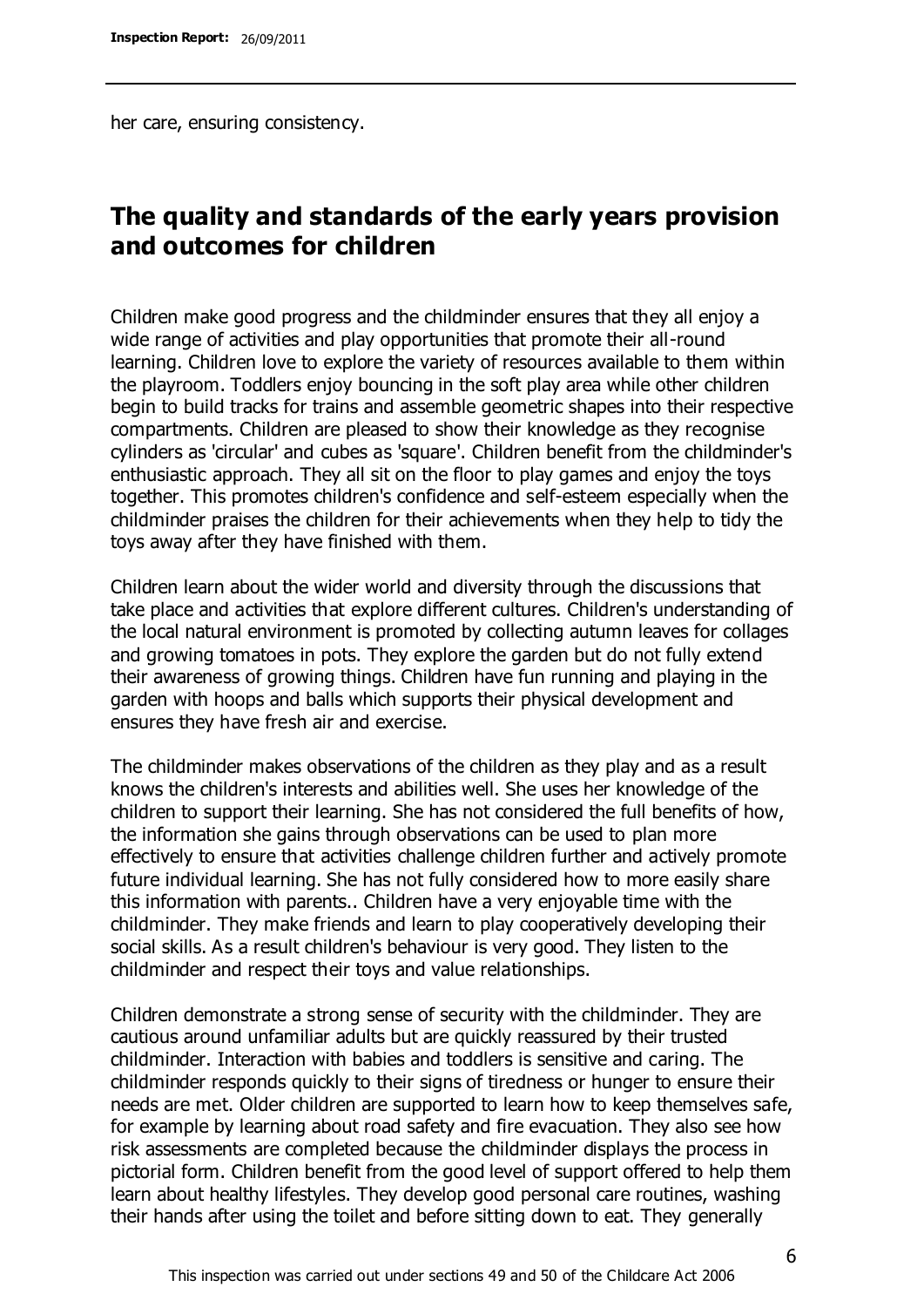bring in meals from home; parents and carers are advised of the childminder's healthy eating policy.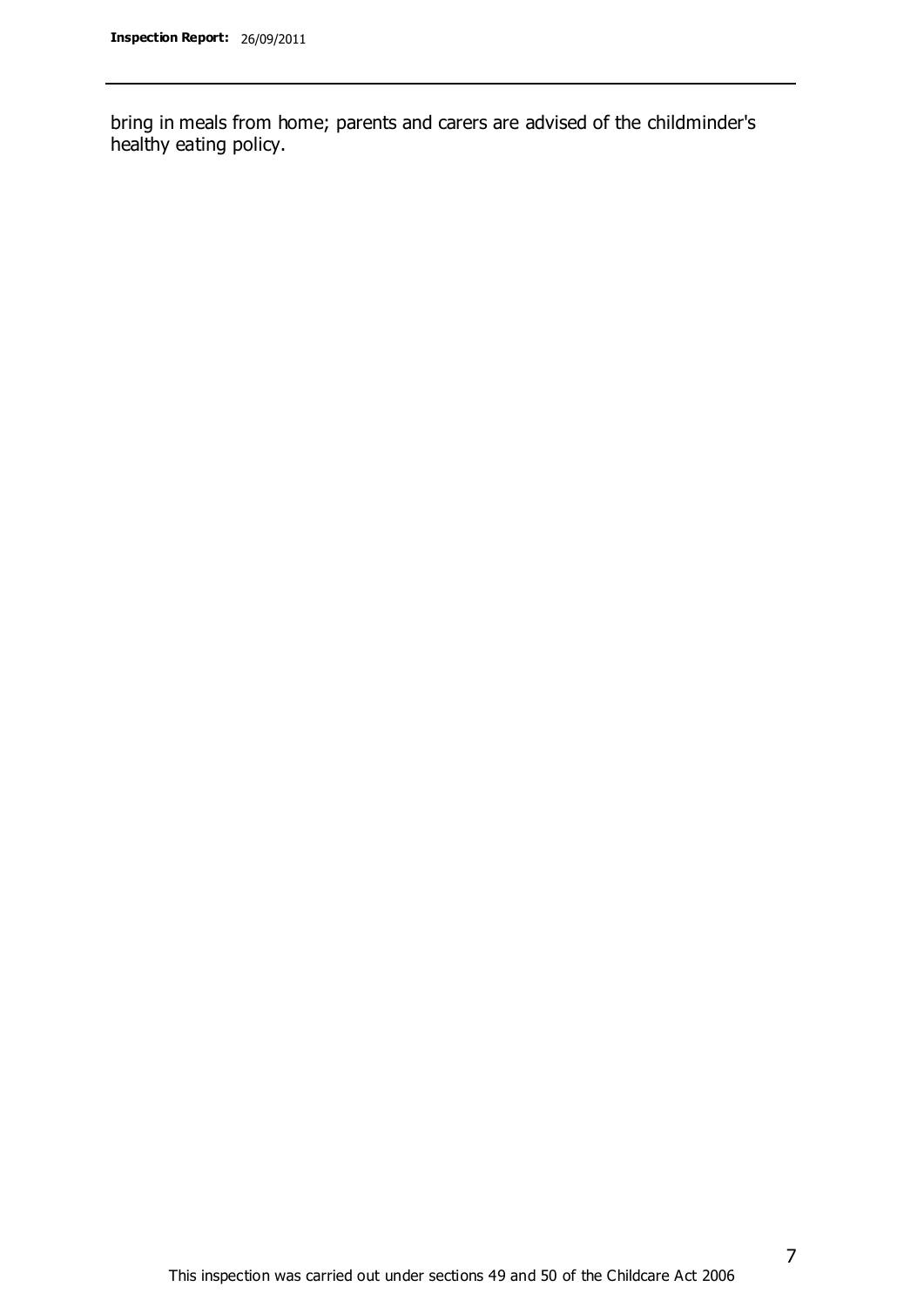## **Annex A: record of inspection judgements**

#### **The key inspection judgements and what they mean**

Grade 1 is Outstanding: this aspect of the provision is of exceptionally high quality Grade 2 is Good: this aspect of the provision is strong Grade 3 is Satisfactory: this aspect of the provision is sound Grade 4 is Inadequate: this aspect of the provision is not good enough

### **The overall effectiveness of the early years provision**

| How well does the setting meet the needs of the<br>children in the Early Years Foundation Stage? |  |
|--------------------------------------------------------------------------------------------------|--|
| The capacity of the provision to maintain continuous                                             |  |
| improvement                                                                                      |  |

### **The effectiveness of leadership and management of the early years provision**

| The effectiveness of leadership and management of the             |  |
|-------------------------------------------------------------------|--|
| <b>Early Years Foundation Stage</b>                               |  |
| The effectiveness of leadership and management in embedding       |  |
| ambition and driving improvement                                  |  |
| The effectiveness with which the setting deploys resources        |  |
| The effectiveness with which the setting promotes equality and    |  |
| diversity                                                         |  |
| The effectiveness of safeguarding                                 |  |
| The effectiveness of the setting's self-evaluation, including the |  |
| steps taken to promote improvement                                |  |
| The effectiveness of partnerships                                 |  |
| The effectiveness of the setting's engagement with parents and    |  |
| carers                                                            |  |

### **The quality of the provision in the Early Years Foundation Stage**

The quality of the provision in the Early Years Foundation Stage  $\vert$  2

### **Outcomes for children in the Early Years Foundation Stage**

| <b>Outcomes for children in the Early Years Foundation</b>    |  |
|---------------------------------------------------------------|--|
| <b>Stage</b>                                                  |  |
| The extent to which children achieve and enjoy their learning |  |
| The extent to which children feel safe                        |  |
| The extent to which children adopt healthy lifestyles         |  |
| The extent to which children make a positive contribution     |  |
| The extent to which children develop skills for the future    |  |

Any complaints about the inspection or report should be made following the procedures set out in the guidance available from Ofsted's website: www.ofsted.gov.uk